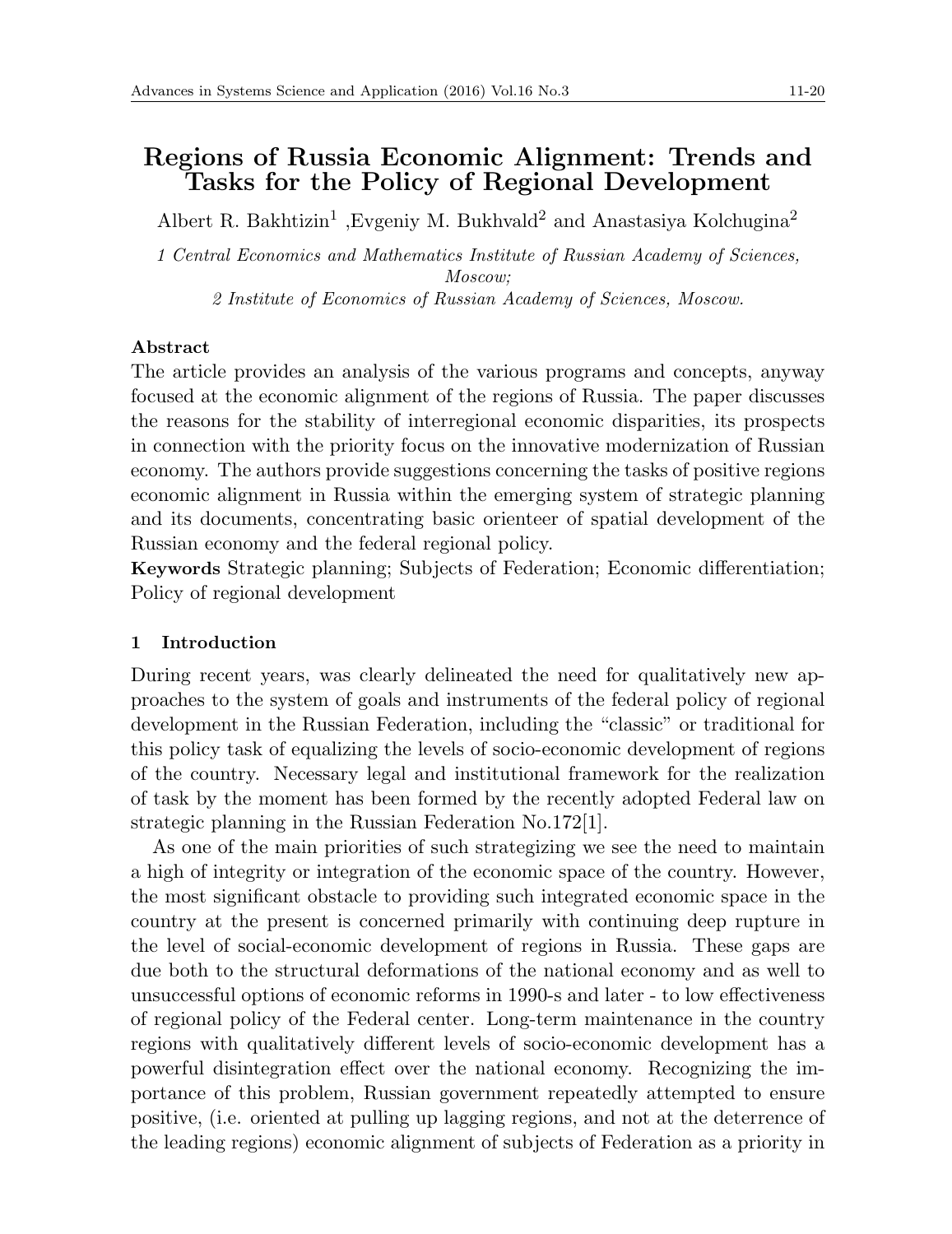the regional policy of the federal state. However, serious practical results in this direction havent been achieved.

So, in the early 2000-s this range of problems in the sphere of regional development was address to the Federal target program[2], which initially was planned to be completed by 2015. But since 2006 this program has been terminated. However, this program worth to be briefly considered since now we are just at the "time point", when this program was designed to end its action. The program quite objectively estimated the situation with the spatial parameters of the Russian economy development. The government document noted: "At the present time the differences in expanding regions of the Russian Federation in the basic socio-economic indicators has reached a critical level. Sharp interregional differentiation is the inevitable consequence of the increase in the number of lagging regions, the weakening of mechanisms of interregional economic interaction and augmentation of interregional discrepancies, which greatly complicate the conduction of national policy of socio-economic transformation".

In this context, the program set very ambitious objectives, namely to reduce the differences in socio-economic development of regions of the Russian Federation due to the reduction of the gap in main indicators between the developed and lagging regions by 2010 to 1,5 times and by 2015 - to 2 times. The reason, why this program was stopped and, accordingly, failed to meet its goals was not only in the insufficient volumes of its financing, but in the apparent isolation of the program from other key directions and priorities of the state economic policy. Another reason - institutional and instrumental "poverty" of the program, which in fact operated with only one target institution of the "economic alignment policy", namely with so called Regional development Fund (doesnt exist now). Today we are fully entrenched in the understanding that the economic alignment of the regions of Russia can not be a result of one or more funds or other specialized financial institutions, although their role can be very substantial. This alignment in significant parameters is reachable only as a result of the deep changes in the driving factors of the Russian economy development, via reducing its dependence on natural resources exploitation in favor of the more rapid growth of high-tech industries.

However, as concerned the functions of the above Regional development Fund, the program actually contained some interesting ideas, which can be used today. According to the program, the Fund was intended to act not as an independent financial institution with its "own" budget, but as a "regulating and control center" for various (by purpose and by government affiliation) financial flows, anyway affecting economic and social development of Russian regions. In this program it was noted that the Fund should be a supervisor for the combined set of relevant parts of federal and regional programs as well as programs and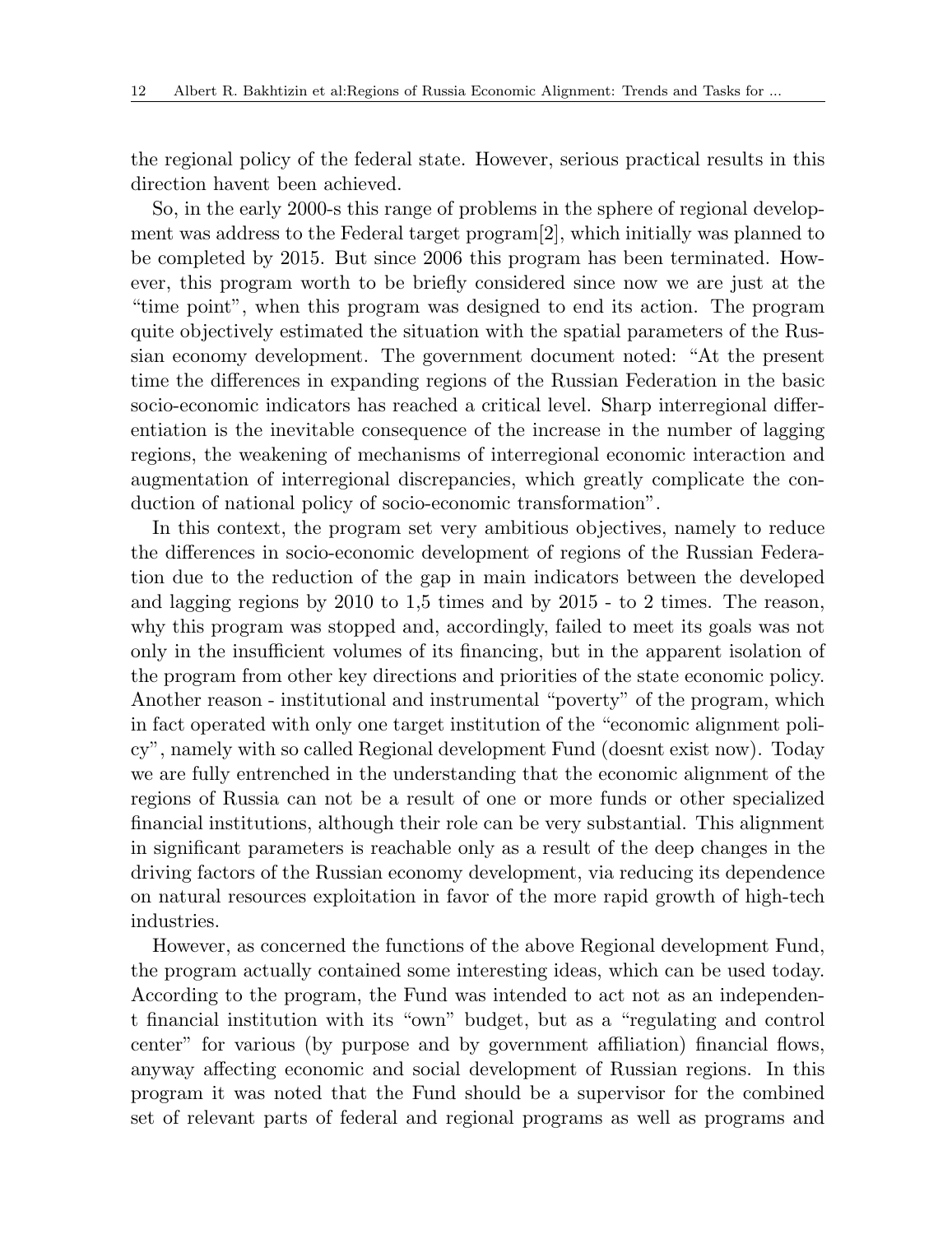projects of industry funding. Of course, such multilateral functionality doesnt fully fit with the traditional concept of "Fund", however, the idea of the state institution, aimed to provide unified management, coordination and control of all resources of the regional policy of the federal center seems to us relevant and still in demand at modern time.

Later adopted conceptual documents of the RF Government (for example, the famous "Concept-2020", Strategy of innovative development of the Russian Federation for the period till 2020, etc.) contained certain goals regarding the spatial aspects of the socio-economic development of the country. However, these documents didn't record either clear-cut priorities of positive economic alignment of the regions or, respectively, special institutions and interventions for achieving this goal. Finally we have to admit: for more than 20 years of sovereign Russia, several attempts have been made in order to prepare a long-term concept (strategy) of regional (spatial) development of the national economy; to define its priorities, the objectives of this policy and the tools, needed to achieve them. Attempts to prepare such a document were numerously undertaken by the former Ministry of regional development of Russia, by profile committees of the State Duma and Council of Federation of the Federal Assembly (Parliament) of the Russian Federation, by various expert institutions, etc. However, none of such documents has been brought to the stage of legal approval and contained cost-based objectives, aimed to overcome the extreme parameters of interregional economic disparities in the country.

Noteworthy that all these papers on regional development policy issues were very similar. All of them operated with approximately same set of instruments, namely: intergovernmental fiscal relations (including inter-budgetary distribution of tax revenues); state programs of territorial development, localization of Federal investment projects, etc. Besides, the developers of these documents in determining the strategic direction of the federal regional development policy invariably "rotated" around one important contradiction. One position in this dispute insisted on the need to continue to maintain economic alignment as the leading priority for the federal regional development policy. The other position seemed it possible to overcome the absolutzation the idea of economic alignment of the regions towards optimally balancing it with the primary focus of the policy of spatial development on the group of regions-leaders, which can play the role of locomotives for the Russian economy as a whole. None of these positions revealed obvious evidence of its benefits and up to now has taken the place of a clearly expressed priority in the economic policy of the federal center.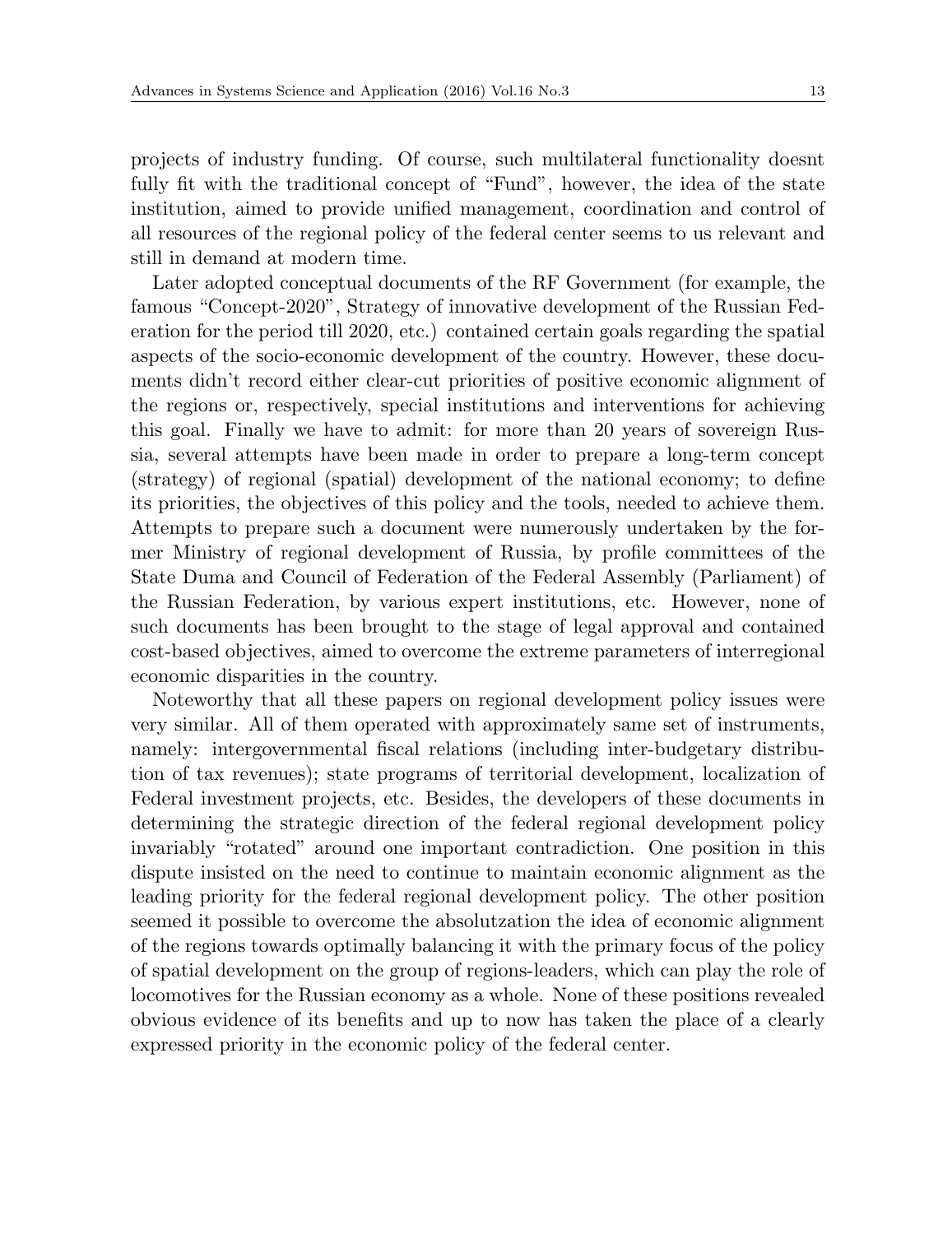# **2 Can Economic Alignment Remain a Priority of the Federal Regional Development Policy?**

As regards above mentioned dispute, today economic science in Russia meets several important issues. First, what is the current degree of economic differentiation of regions of Russia; secondly, what is the actual trend of this differentiation at present and what we can expect in the future; thirdly, what is the extent to which economic alignment of the regions of Russia its necessary or simply possible to keep among the priorities of economic policy of the federal state. If positive socio-economic alignment of territories still remains among the most important goals of the federal regional development policy, this task should be considered as unsolved. According to our estimates, based on the latest published data on Gross Regional product - GRP (2013), the gap between economically extreme regions of Russia (Tyumen region and The Republic of Ingushetia) in per capita GRP amounted to 15.7 times in comparison with 17.7 times in 1995. However, its hardly an irrefutable argument in favor of an apparent reduction of interregional economic disparities in the country; at best, we can resume only about the stabilization of the situation.

This is due to the fact that these year-by-year calculations, based on the two "extreme" subjects of the Federation have a high degree of conditionality, particularly in the context of the ranking of the economically less developed regions. The implementation in one of these regions a large, co-financed by the federal government investment project for some time can remove the region from the last positions in the ranking. Then the situation changes in favor of some other region, etc. In this regard, more reliable estimates of economic differentiation of regions should be based not on individual points of two regions, but as the relation of upper and lower decile groups of Russian regions (see Table 1).

|      | 1995 г.   1996 г.   1997 г.   1998 г.   1999 г.   2000 г.   2001 г. |        |      |      |      |      |
|------|---------------------------------------------------------------------|--------|------|------|------|------|
| 3.46 | 3.13                                                                | - 3.36 | 3.41 | 4.07 | 4.15 | 3.68 |
|      | 2002 г.   2003 г.   2004 г.   2005 г.   2006 г.   2007 г.   2008 г. |        |      |      |      |      |
| 3.18 | 3.21                                                                | - 3.86 | .91  | 3.78 | 3.55 | 3.27 |
|      | 2009 r.   2010 r.   2011 r.   2012 r.   2013 r.                     |        |      |      |      |      |
| 3.33 | -3.61                                                               | 3.52   | 3.86 | 3.73 |      |      |

**Table 1.** The decile coefficients of interregional economic differentiation for the whole set of regions of the Russian Federation .

Source: Russian Statistical Agency data.

According to the data, presented in table 1 and based on the so-called "decile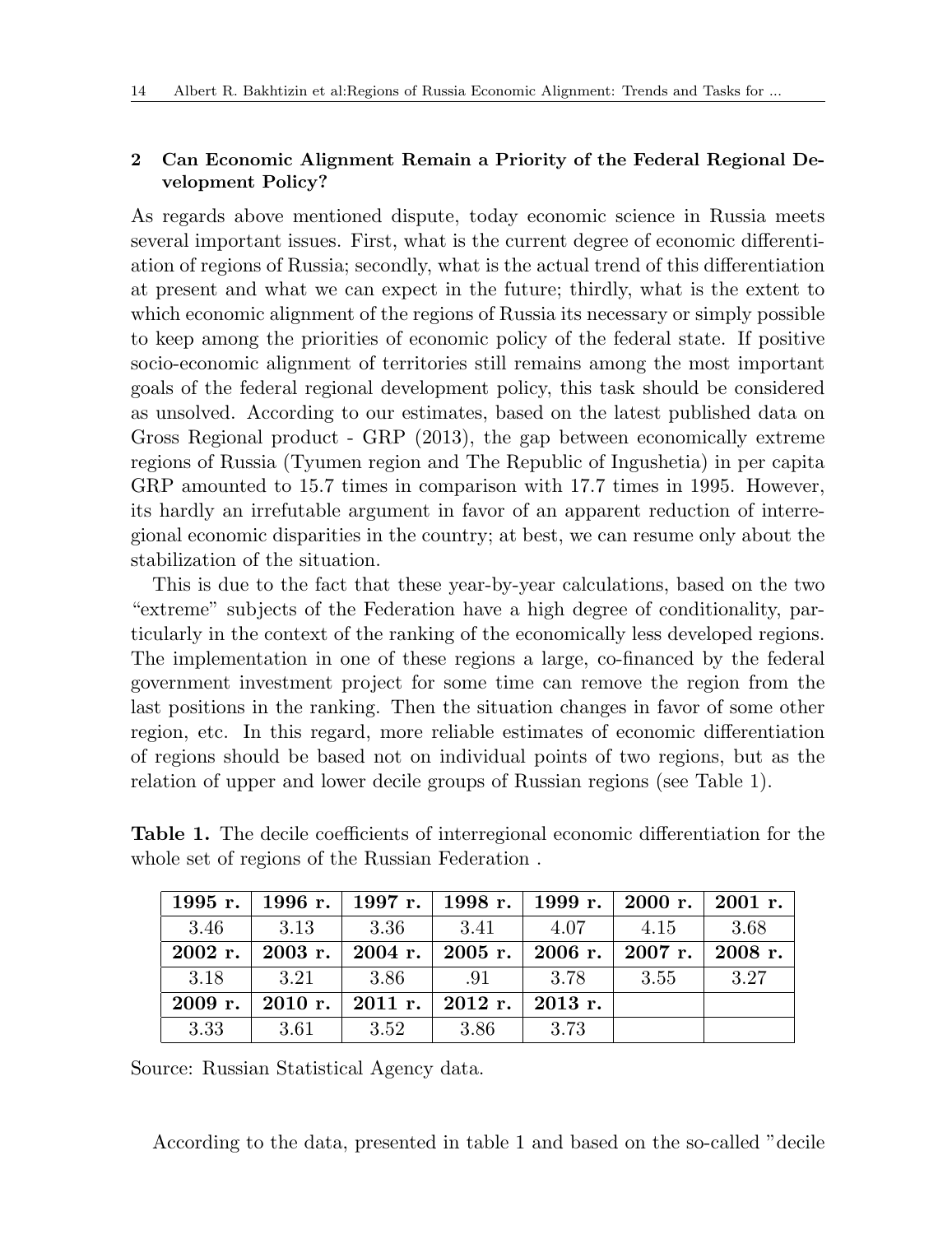ratio of differentiation" (in this case calculated as the ratio for the relevant years between the lowest value of GRP per capita among the 10% of regions with highest per capita GRP to the maximum rate for the 10% of regions with the smallest per capita GRP) within the period 1995-2013 there was no substantial increase in inter-regional economic differentiation in Russia. This figure showed rather a wavy trend. The highest ratio took place in 1999-2000 (4.1 - 4.2) and at present (2012-2013) these figures are located at the level of 3.7 - 3.8. In economically developed countries similar differentiation coefficients are somewhat lower: they are within 1.5 times (France, USA) or about 2.0 times (Germany, Italy), reflecting more integrated spatial economic development of these countries and, consequently, a higher level of integration of the regional segments of their economies. This level of differentiation is typical as well for developed countries with a high share of extractive industries in the economy, such as Canada, where the decile ratio also does not exceed twice level. At the same time, more pronounced inter-territorial differences can be found in developing countries, for example in China, where the degree of differentiation of regions by the decile ratio varies from 2.8 to 3.5 times[3].

Similar is the situation in the investment sphere. In recent years up to half or more of all fixed capital investment in the Russian economy was accumulated in 10 leading regions (in 2014 - 51.8%). Another evidence of a high degree of economic differentiation of subjects of the Russian Federation is also a limited number of regions-donors, the number of which in the current system of intergovernmental fiscal relations still amounts to 14 (2015), although the substantial increase in the number of such regions (up to half of the total number of subjects of Federation) numerously has been declared in policy documents on regional and budgetary policy in the Russian Federation.

Most likely, the current trend towards relative stabilization of the economic differentiation of Russian regions will continue. First of all, it is connected with absence at the moment and in the near perspective evident regions-locomotives of the rapid growth of the economy as a whole. To day the potency of maintaining rapid growth for the former leading regions (regions rich in raw materials and regions, performing the role of leading transactional centers in the Russian economy), has largely exhausted. As concerns regions - potential "dots" of innovative development, they are still too weak to take on entirely the role of "locomotives of economic growth".

Thus, at present its too early to remove economic alignment of the regions from the position of one of the main priorities of the state economic policy. Sometimes, the hypothesize is proved that its not necessary to focus this policy specifically on the task of "alignment"; and its only necessary to create for all regions of Russia equal favorable conditions for socio-economic development and the prob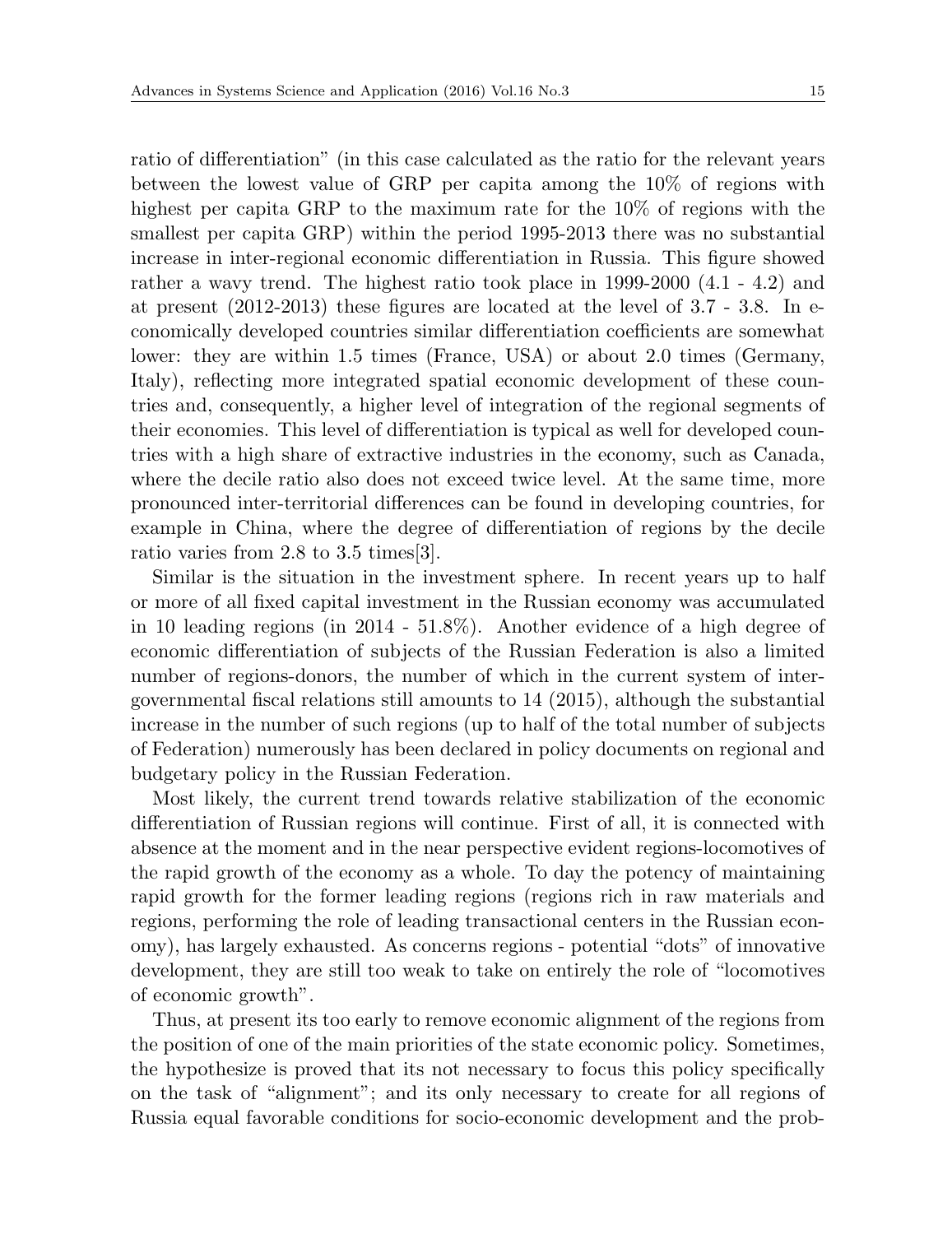lem of regional and municipal disparities will be resolved "automatically". But both our and foreign experience of regional development doesn't confirm such an opportunity. This is true as well as the fact that any isolated measures aimed to align regions will obviously be unproductive, if these measures are carried out in isolation from other positive changes in the Russian economy. For positive alignment of the regions the country needs, first of all, to change key drivers of economic growth. It largely co-operates the priorities of regional development policy, including the positive alignment of the regions, with the implementation of structural reforms in the national economy. In this sense, the policy of innovative modernization represents an opportunity not only to achieve structural changes in the economy and, accordingly, radical increase of its competitiveness, but also to create the basis for a "breakthrough" in solving the problems of regional development, including the task of positive alignment of subjects of the Russian Federation. However, it is difficult to hope for the automaticity of market regulators of comparative regional development, especially in view of the fact that according to their innovative potential, regions of Russia differ even in greater degree than in such indicators as GRP per capita[4, pp. 35-52].

#### **3 Differentiation of Regions and the Rates of Economic Growth in Russia**

Is it possible to prove that changes in the degree of economic differentiation of Russia's regions are subject to certain regularities? Basing on the analysis of the available data its principally possible to state a hypothesis concerning the fact that in periods of faster economic growth (for example, at the beginning of the 2000s) the rate of differentiation of regions of Russia slightly increased, and during the periods of slow growth and stagnation of the economy differentiation is reducing. This hypothesis can be illustrated with the data given in table 2.

The data of table 2 illustrate the regularity, proving that a higher economic growth in Russia rate usually corresponds to a higher economic differentiation of regions and, conversely, during the period of slowdown of the growth rates, ratio of differentiation is comparatively lower. Of course, this is only a preliminary statement, which can not be a reason to think that increasing trend of this differentiation is a obligatory condition or prerequisite of high economic growth rates. Accordingly, any slowdown in growth rates is not the very trend of the alignment regions, which could satisfy the country from the point of view of achieving greater integration of its economic space. Here we meet one of the most difficult questions for economic theory and practice of regional development policy: is it possible to combine high rates of economic development of the country with a consistent reduction of the gaps which still exist between the regions and, if so, via what means of economic policy this result can be achieved?

To our mind, there is a real chance to combine economic alignment of regions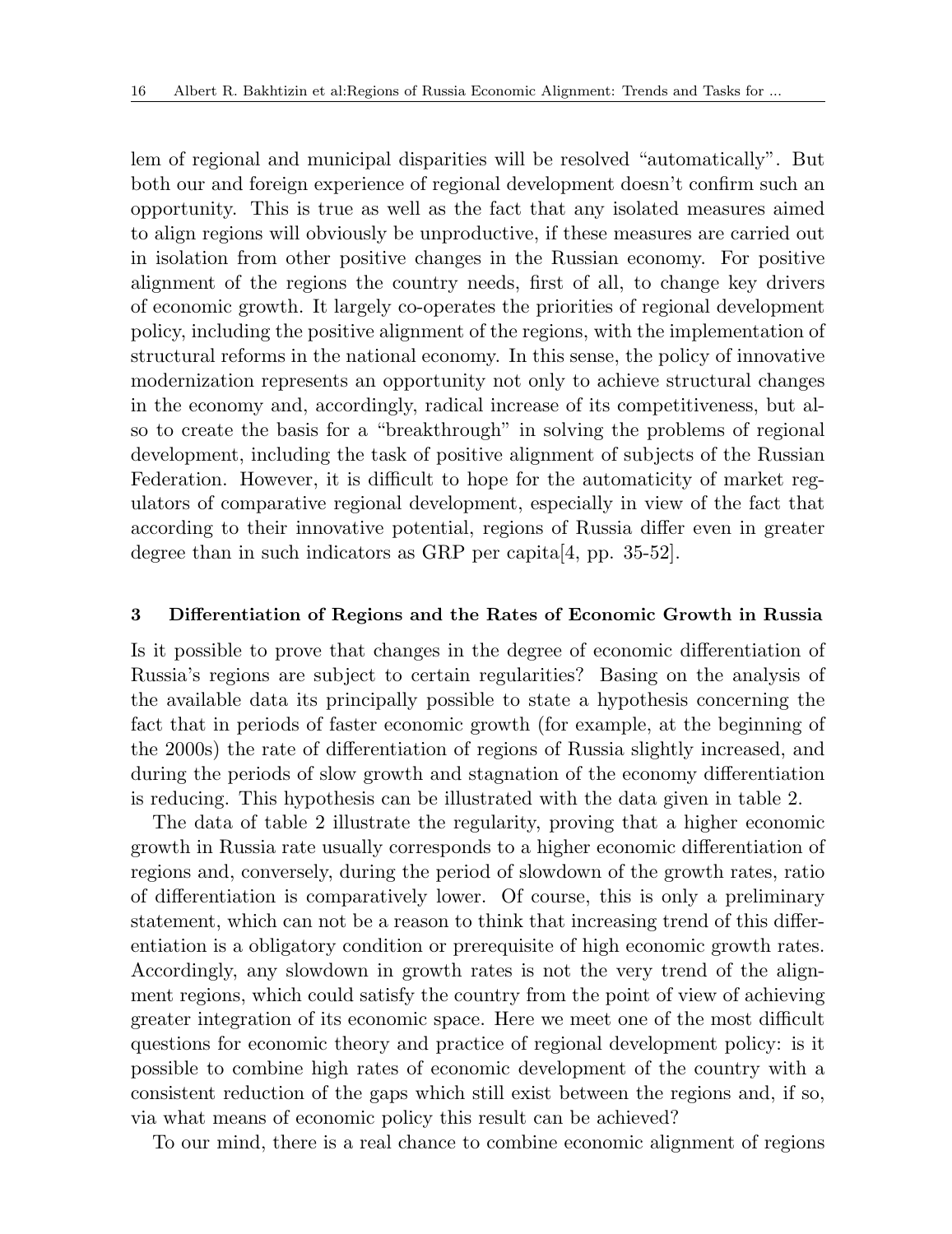**Table 2.** Decile inter-regional differentiation ratio and general growth rates of the Russian Federation economy

| Decile differentiation ratio for RF regions |      |        |       |  |  |  |  |
|---------------------------------------------|------|--------|-------|--|--|--|--|
| 1995                                        | 1996 | 1997   | 1998  |  |  |  |  |
| 3.46                                        | 3.13 | 3.36   | 3.41  |  |  |  |  |
| Mean rate for 1995-1998 - 3,34              |      |        |       |  |  |  |  |
| GDP growth rates $(\%)$                     |      |        |       |  |  |  |  |
| $+3.3$<br>$-3.6$                            |      | $+1.4$ | - 5.3 |  |  |  |  |
| Mean rate for 1995-1998 - $1.05\,$          |      |        |       |  |  |  |  |

The period of unstable development and crisis

The period of relative economic growth

| Decile differentiation ratio for RF regions |      |        |                          |      |      |      |      |      |
|---------------------------------------------|------|--------|--------------------------|------|------|------|------|------|
| 1999                                        | 2000 | 2001   | 2002                     | 2003 | 2004 | 2005 | 2006 | 2007 |
| 4.07                                        | 4.15 |        | $3.68$   $3.18$   $3.12$ |      | 3.86 | 3.91 | 3.78 | 3.55 |
| Mean rate for 1999-2007 - 3.71              |      |        |                          |      |      |      |      |      |
| GDP growth rates $(\%)$                     |      |        |                          |      |      |      |      |      |
| 6.4                                         | 10.0 | 1, 5.1 | 4.7   7.3                |      | 7.2  | 6.4  | 8.2  | 8.5  |
| Mean rate for 1999-2007 - 7.09              |      |        |                          |      |      |      |      |      |

The period of declining of growth rates and entering stagnation

| Decile differentiation ratio for RF regions |                                            |     |                       |      |      |  |  |
|---------------------------------------------|--------------------------------------------|-----|-----------------------|------|------|--|--|
| 2008                                        | 2009                                       |     | $2010 \mid 2011 \mid$ | 2012 | 2013 |  |  |
|                                             | $3.27$   $3.33$   $3.61$   $3.52$   $3.86$ |     |                       |      | 3.73 |  |  |
| Mean rate for 2008-2013 - 3.55              |                                            |     |                       |      |      |  |  |
| GDP growth rates $(\%)$                     |                                            |     |                       |      |      |  |  |
| 5.2                                         | $-7.8$                                     | 4.5 | 4.3                   | -3.4 | 1.3  |  |  |
| Mean rate for 1999-2007 - $7.09$            |                                            |     |                       |      |      |  |  |

Source: Russian Statistical Agency data; authors calculations.

with sufficiently high and sustainable rates of the Russian economy growth. First, this chance demand for changes in the structure of the economy, which should be clearly associated with the identification and implementation of reasonable measure to reduce economic differentiation of regions and macro-regions of Russia. The national development strategy should not just declare this task in general, but should contain economically relevant indicators, quantitatively showing the necessary progress in the reduction of such a differentiation. But this progress is possible only via targeted government economic policy, based on the alignment as a strong priority of national economy spatial development.

There is another important condition, which could contribute to the reduction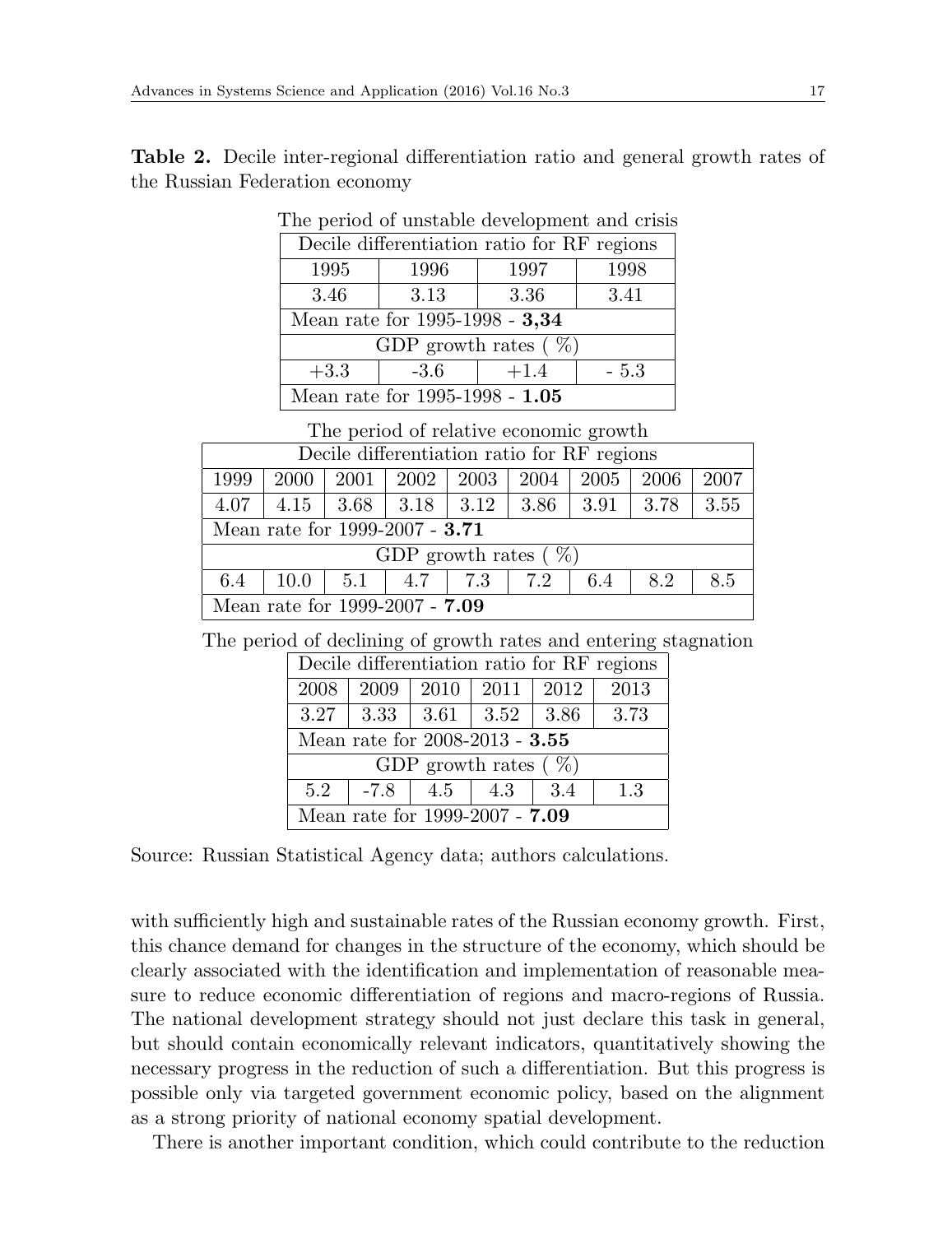of regional economic disparities simultaneously with the sustainable growth of the national economy. That is setting the entire consistency of "spatial activities of all institutions and instruments of the federal economic policy. By the moment the total picture of "spatial activities of all these institutions and policy instruments isn't anyway regulated by the RF Government. The main tool of the well-known "social alignment" (i.e. alignment of provision of public goods of a social nature for the Russian regions population) is the system of so-called "fiscal equalization" transfers from the federal budget to regional budgets. However, as has shown already the practice of several decades, the current model of financial equalization, partially offsetting the social effects of spatial disparities in the Russian economy, actually leads to the conservation of economic background of inter-regional disparities and doesn't ensure trend to growing financial self-sufficiency of subjects of Federation. The grant component of these transfers has almost nothing to do with the intensification of investment processes and growth rates in the regions and for the country in total [5]; doesn't stimulate sufficient efforts of the regional and local authorities, aimed to support entrepreneurial activity and attraction of investors, including on the basis of public-private partnership. In other words, the financial equalization mechanism acts, but real economic alignment, as shown above, doesn't occur. Practical implementation of the all-national vertical of strategic planning needs for a new model of fiscal federalism for Russia with active stimulating mechanisms for the stabilization of sub-federal (regional and local) budgets [6].

However, in the current situation the sphere of inter-budget relations already isn't the only or even the predominant instrument of the federal impact over socio-economic development of the regions. This impact at present is multilink, and, unfortunately, unsystematic. This situation puts the task of strategic coordination of all the channels (instruments, links) of federal funding for socioeconomic development of regions, in particular, resources going through state targeted territorial development programs, through the operation of institutions for territorial development, as well as in the framework of the "standard" system of inter-budgetary interactions. This practically means a binding of spatial strategic planning and monitoring the final picture of the spatial distribution of all expenditures of the federal budget. Here, in fact, it would be possible to return to the idea, proposed in the early 2000s, in the framework of the target state program. That is the idea of setting special "Regional development Fund". But now this idea should be implemented at a qualitatively higher level of institutional arrangement, i.e. not simply in the form of a financial institution, but as a supervising institution with the functions (authority) for coordination of the spatial distribution of all types (channels) of federal resources, directed for socio-economic development of regions of the country.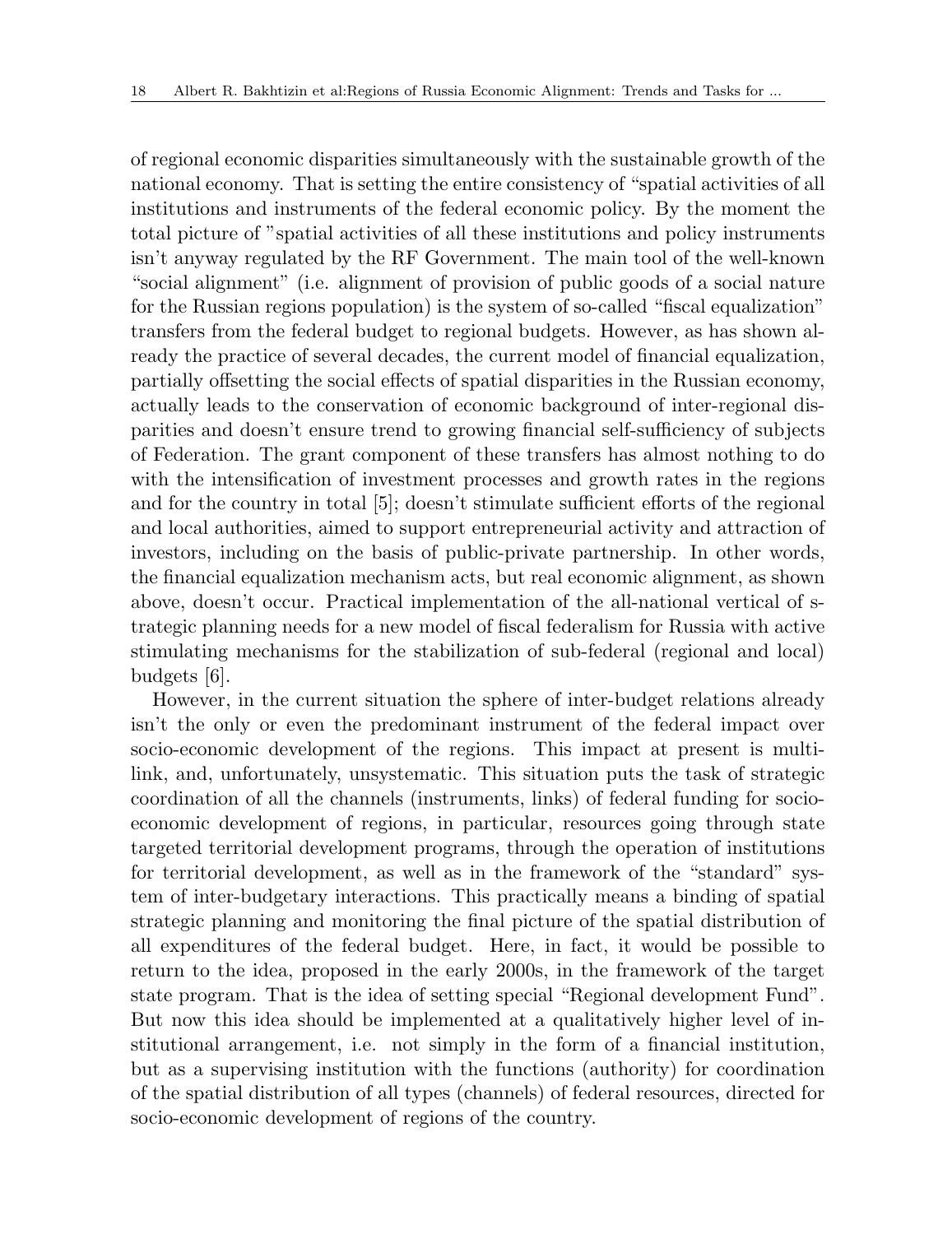Respectively, should be offered a system of clear and transparent criteria for the selection of regions (macro-regions), to which federal funds are implemented through state target territorial development programs or are established special territorial development funds and corporations, etc. According to the experience of some countries, may be approved a special status the regions, which on the basis of statutory criteria can be declared "economic disaster areas". These regions will receive in such a case additional forms of government assistance while taking measures to conserve and rehabilitate the regional finances. For example, in Germany such territories for a long time are the states (lands) of Bremen and Saar [7]. Similarly, should be formalized principles of spatial localization and concrete functions of federal "development institutions" ("science-towns, special zones and other territories of "advanced" development, etc.), as well as conditions and forms of federal support to various regional development institutions (regional economic zones, industrial parks, etc.). It is important that each institution has a transparent, targeted adjusted spatial pattern (program) of its activities, i.e. among other functions, operated as a policy instrument for regional development. These institutions should be objective-oriented on the spatial distribution of "pulses" of industrial-innovative development and, thus, contribute to the integration of the economic space of the country on the basis of "economy of innovations.

## **4 Conclusion**

To summarize the research, the following results can be formulated:

1) Most likely, the current trend towards relative stabilization of the economic differentiation of Russian regions will continue, but letter cannot serve as satisfactory solution of the problem of positive alignment of the total economic space of the country.

2) At present its too early to remove economic alignment of the regions from the position of one of the main priorities of the state economic policy.

3) National development strategy should not just declare this task in general, but should contain economically relevant indicators, quantitatively showing the necessary progress in the reduction of such a differentiation. But this progress is possible only via targeted government economic policy, based on the alignment as a strong priority of national economy spatial development.

4) The Russian Federation Government must ensure the entire consistency of "spatial activities of all institutions and instruments of the federal economic policy and establish a special state institution, aimed to provide unified management, coordination and control of all resources of the regional policy of the federal center.

5) For the state regional policy should be approved a system of transparent criteria for the selection of regions (macro-regions), to which federal funds are